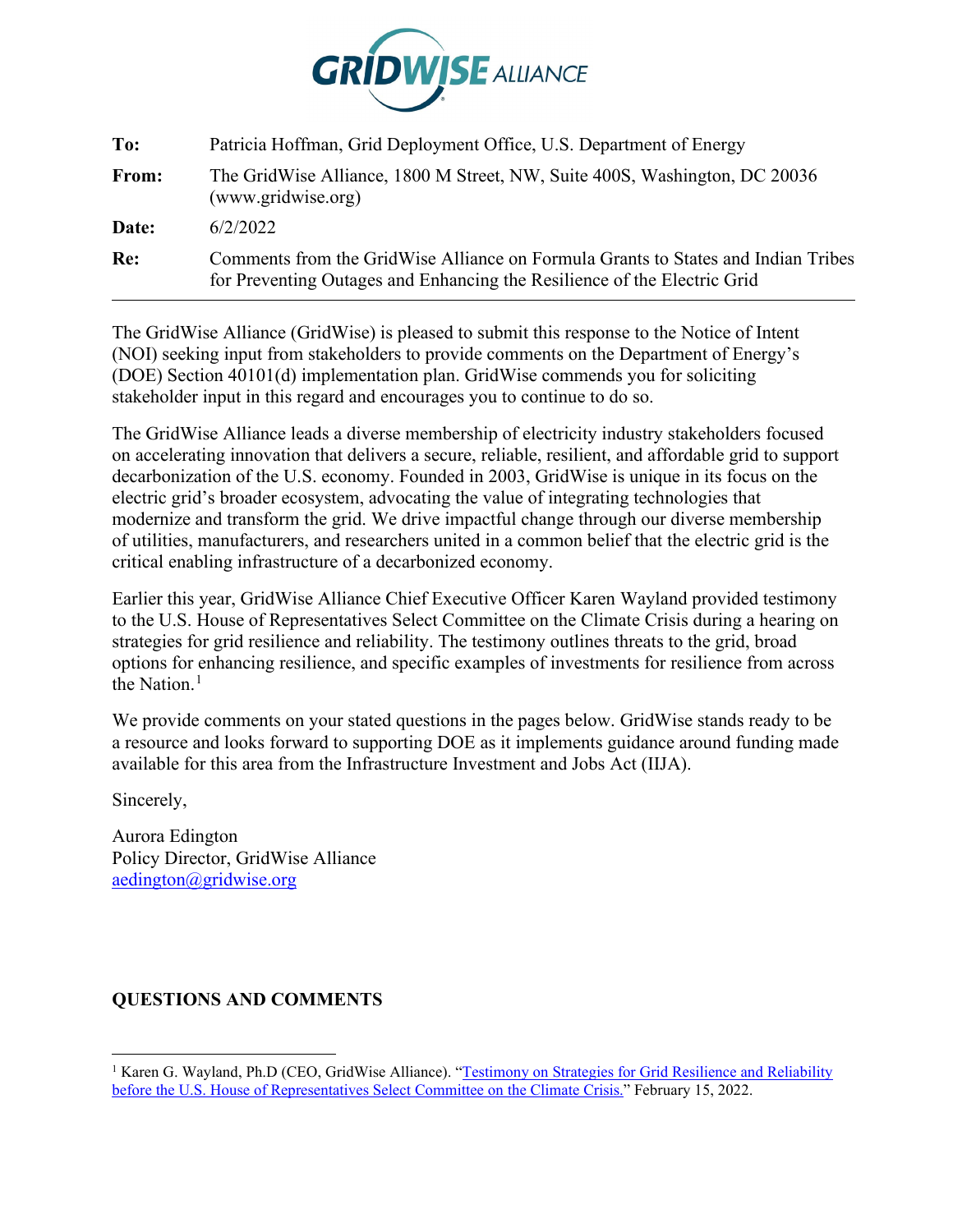

GridWise provided a list questions to DOE in April on IIJA Sections 40101 and 40103 as a way to support decisionmakers in clarifying and defining how the IIJA is implemented.<sup>[2](#page-1-0)</sup> While some of these questions were resolved with the 40101(d) funding NOI, additional questions and comments remain, including:

- 1. In 2008/2009, grants were capped at a certain amount. Will there be a similar cap for this program?
- 2. Related to the prior question, can DOE provide any information on the number of awards anticipated under this program? Will there be a preference for fewer larger projects, more numerous smaller projects, or a portfolio approach that includes a mix of large and small projects?
- 3. It is expected that Federal dollars will need to be matched with private sector dollars. To ensure this happens expeditiously, will DOE include guidance for states to offer some degree of certainty regarding recovery of utility investment?
- 4. The parameters used to define supplemental resilience investments should allow for the acceleration and expansion of already approved and/or in-flight programs. Could DOE confirm if projects currently in queue or in progress be eligible for funds?
- 5. Disaster Recovery plans usually create duplicated infrastructure in different physical locations, ideally implementing synchronous systems replication to minimize recovery time and recovery point objectives in a disaster event. Sometimes it may take a long time to identify a sophisticated cyberattack, increasing the chance to replicate compromised data to secondary systems. Modern cyber security guidelines recommend companies to create a third instance of systems with limited or near-zero connectivity to the outside networks, commonly known as vaults. Vaults usually contain the infrastructure required to run essential services with asynchronous replication from the primary site and mechanisms that allow frequent and proactive data validation, mitigate data corruption risks, and improve the system's resilience. This section explicitly prohibits funding for cybersecurity resilience projects, but can funds be used to fully fund procurement and deployment of grid equipment and software that includes embedded cyber protections? Furthermore, a modern grid increasingly relies on digital components. How does DOE anticipate integrating the need for cyber protection in the projects funded by the 40101 funding?
- 6. The historic increase in funding for energy resilience projects increases both the number of projects underway and the amount of both union and contract labor. Ensuring worker safety will be paramount, both with best practices and technology.
- 7. While funding will be used to strengthen grid resilience for physical infrastructure in the face of extreme weather events, improving the response to storms and other extreme weather events through the use of grid-focused software will also be important. For example, adaptive technology, modeling technology, and other advanced software technologies can help support utility and state management and coordination of response teams, mutual aid, and contractors. We recommend these technologies be included in the scope of state and utility resilience funding.

<span id="page-1-0"></span><sup>&</sup>lt;sup>2</sup> GridWise Alliance. "GridWise Alliance [Questions on Infrastructure Investment and Jobs Act Resilience Funds."](https://gridwise.org/wp-content/uploads/2022/04/GridWise-Alliance-Questions-on-IIJA-Resilience-Funds.pdf) April 2022.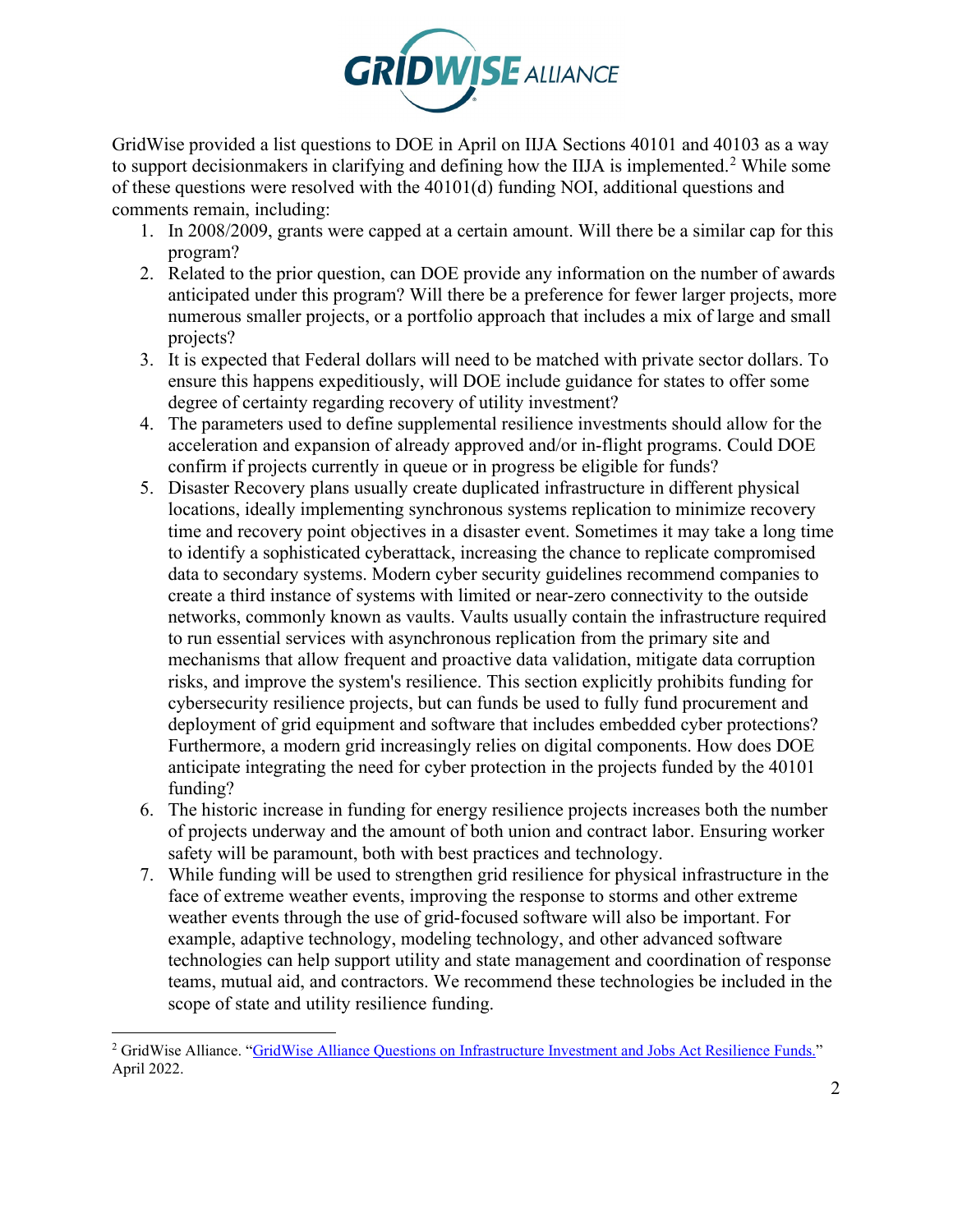

GridWise also provides the following questions and comments on the NOI:

8. **Related to streamlining requirements and approvals for eligible entities and eligible applicants.** Both eligible applicants and eligible entities have limited resources with which to apply for Federal funding opportunities. GridWise recommends that, where possible, DOE simplify the 40101(d) program requirements to reflect other ongoing Federal funding processes. For example, states must submit applications for FEMA Building Resilient Infrastructure and Communities (BRIC) grants. Are there ways that ongoing application and program efforts can be used for the 40101(d) funding?

Further, many IIJA-funded resiliency programs are dispersed broadly across state departments, making the process for eligible entities to apply for funding complicated, and particularly challenging for both smaller sized eligible applicants and entities. Could DOE encourage states and tribes to coordinate a single entity as point for administering all formula-based grant programs?

- **9. Related to eligible entities.** On page 4 of the NOI, the list of eligible entities includes
	- an electric grid operator,
	- an electricity storage operator,
	- an electricity generator,
	- a transmission owner or operator,
	- a distribution provider,
	- a fuel supplier, and
	- **Any other relevant entity as determined by the Secretary (i.e., by DOE)**

Could DOE provide clarity, in advance of funding applications, on what other relevant entities might be pre-approved in this manner? Some unlisted entities can be uniquely positioned to meet program requirements and already have the technology and deployment expertise to enhance state grid resilience. We respectfully request that the Secretary of the DOE use the authority granted in Section 40101(a)(2)(G) to expand the categories of entities eligible for subawards to local communities (along with their public-private partnerships), owners or operators of critical facilities, and owners or operators of microgrids if those entities have demonstrated an ability to match federal funds.

We also urge DOE to encourage State entities to promote/facilitate partnerships that could generate more innovative resilience solutions. Eligible pre-approved entities could be the basis for encouraging the formation of such partnerships. In terms of scoring the RFI responses, State funding entities could incentivize parties to come together by providing higher scores to those that form such multi-stakeholder partnerships for their applications.

Such multi-stakeholder proposals could provide value in terms of addressing in technical, economic and social terms how: (1) Different technology components can work together as